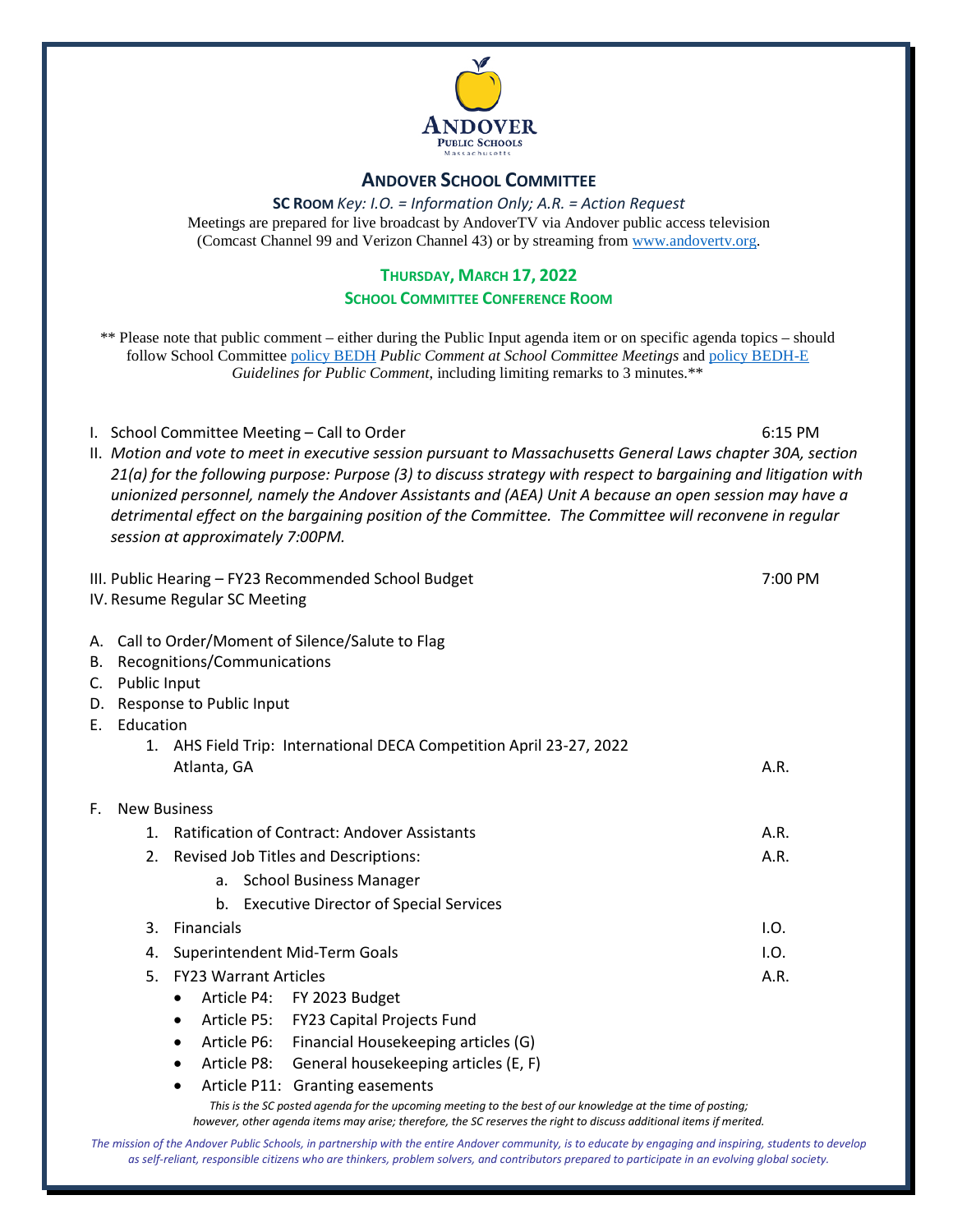|    | Article P16: Capital projects from general fund borrowing<br>$\bullet$ |      |
|----|------------------------------------------------------------------------|------|
|    | Article P17: Capital projects from free cash<br>$\bullet$              |      |
|    | G. Continuing Business                                                 |      |
|    | <b>FY23 Budget Development Assumptions</b><br>1.                       | A.R. |
|    |                                                                        |      |
| H. | Consent Agenda                                                         | A.R. |
|    | <b>Grants/Donations to District</b><br>1.                              |      |
|    | 2. SC Meeting Minutes                                                  |      |
|    | Adjournment                                                            |      |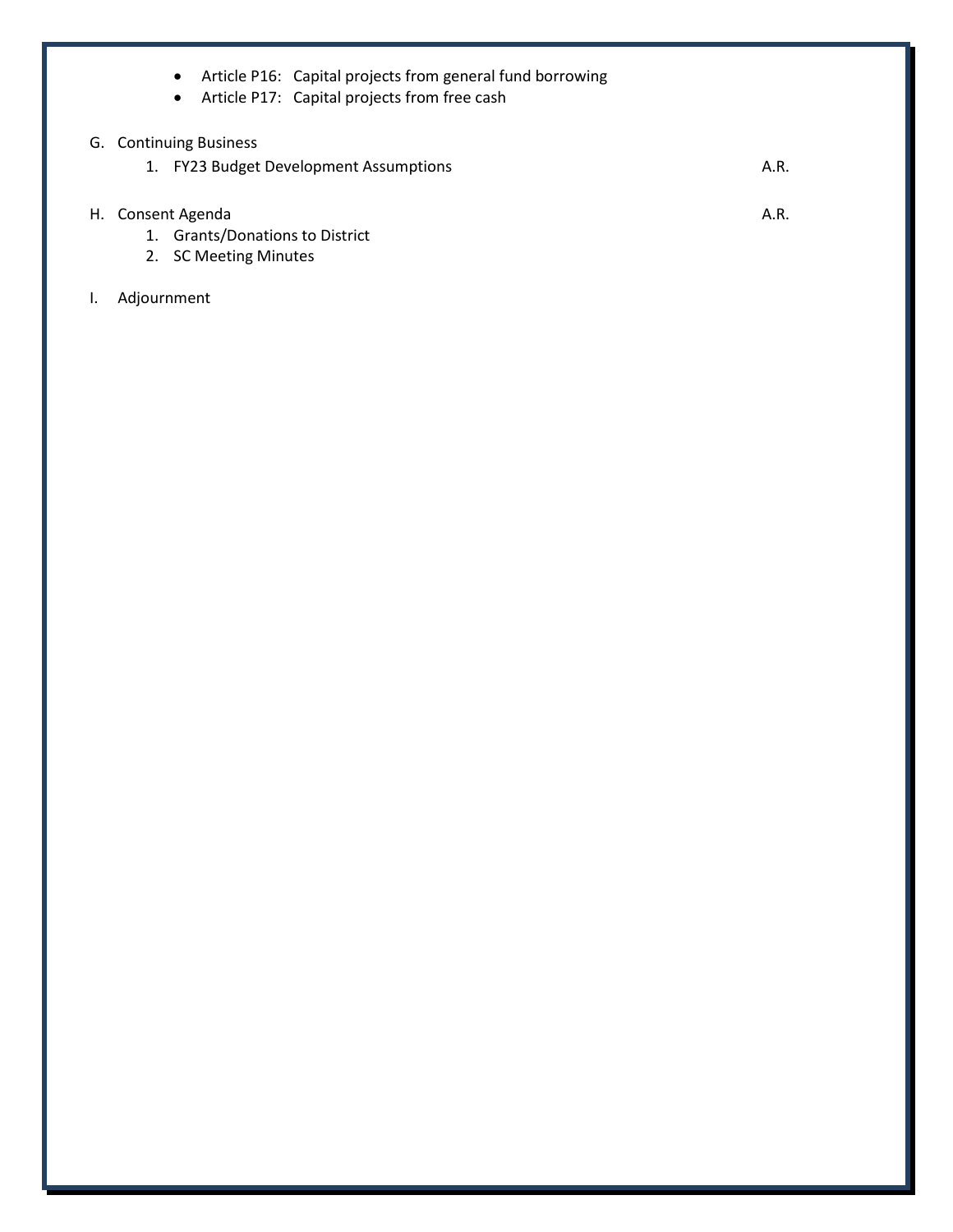# **Andover Public Schools Andover, Massachusetts**

#### **School Business Manager**

# 1.0 FTE

The Business Manager has the primary responsibility of supporting the Assistant Superintendent of Finance and Administration and coordinating the activities of the School Business Office. The Business Manager will provide assistance to all areas within the department including: Budgeting, Payroll, Accounts Payable, Procurement, Transportation and Public Sector General Accounting Practices. All responsibilities are to be performed with the highest level of collaboration, confidentiality and focus on customer service.

# **Responsibilities:**

Overall Operations:

- Supervise the school payroll, accounts payable and the copy center staff
- Acts as advisor to Assistant Superintendent and on all financial matters
- Assists Superintendent and Assistant Superintendent in the development of the annual operating and capital budgets including research and analysis of appropriate data for inclusion in the budget as well as compiling budget book
- In conjunction with the Assistant Superintendent, fosters good community school relations with regard to school department financial matters
- Maintains sound working relationship with school administration, and town personnel
- Works collaboratively with town hall personnel to ensure general liability insurance and other district protections meet the needs of the school department
- Facilitates insurance certificate needs for various school department constituents

Financial Operations:

- Submit monthly financial reports as requested by the Superintendent and Assistant Superintendent including actual expenditures versus budget reconciliations and projections
- Prepares and submits all State and Federal required financial reports including the Massachusetts Department of Elementary and Secondary Education End of Year Financial Report
- Prepares year-end financial statement and assists with the preparation of information for all financial audits
- In accordance with the School Committee policy governing fiscal accounting and reporting, prepares monthly financial statements during the school year showing the financial condition of the school department.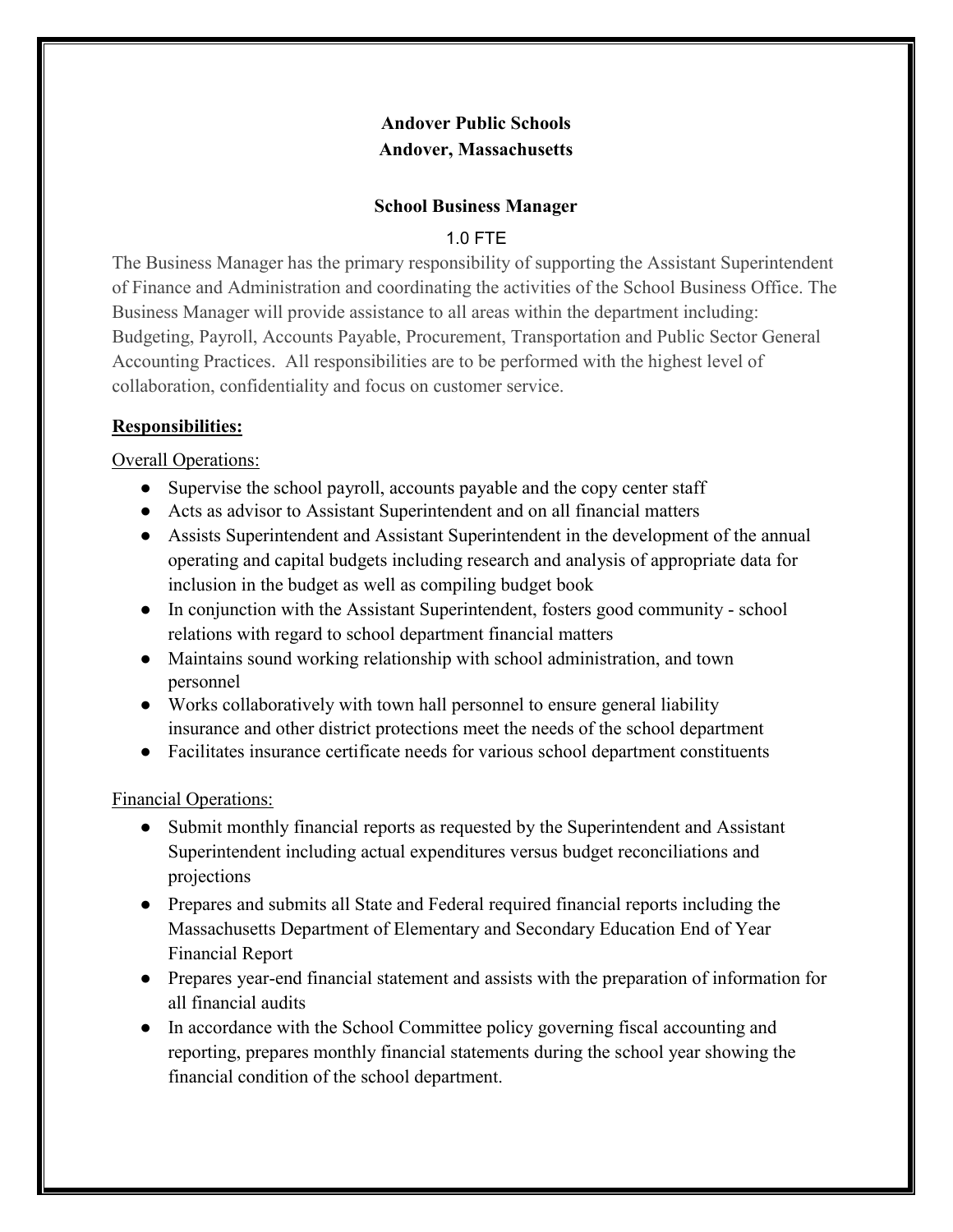- Reviews financial data, determine and record encumbrances, adjustment journals and accrual entries as necessary
- Oversees and supports payroll. Reviews payroll for accuracy and appropriateness; Reviews payroll calculations of salary changes, new hires, and termination payouts
- Reviews job requisitions and hire information for completeness and accuracy and to ensure there is a vacant position, proper pay rate and account number
- Supports and oversees retirement reporting and administration including preparing salary history detail for MTRS retirement applications and ensuring proper monthly submissions
- Accounts for revenue and fees collected, expenditures and reconciliations for revolving, student activity and special funds
- Review student activity account disbursements and account balances to ensure compliance with school committee policy and coordinate the examination with auditors
- Works with student services department to monitor and control special education expenses
- Assist in preparing financial analysis for collective bargaining activities and explanation of proposals. Cost out contract provisions for collective bargaining agreements; generate salary tables and prepare retroactive contract settlements
- Prepares salary budget drawing from data in the payroll system; makes projections based on information received relating to collective bargaining proposals. Budgets stipends based on current contract rates
- Assist in participatory budget process by receiving budget input from all principals, administrators and central office staff
- Participate in complex financial special projects for research, planning for new initiatives and contingencies for strategic planning
- Reviews applications for financial waivers for fee reductions submitted on behalf of low-income students

# Grant Support:

● Supports Assistant Superintendent for Teaching and Learning, Student Services Administrator, the Grants Manager and other grant administrators on grant reporting and applications and assist with the financial and cost analysis for grants

# Transportation:

- Assists the Transportation Manager with the financial projections and budget relating to regular education, special education, homeless and foster care transportation.
- Confers with parents, citizens and students regarding transportation issues as necessary in support of Transportation Manager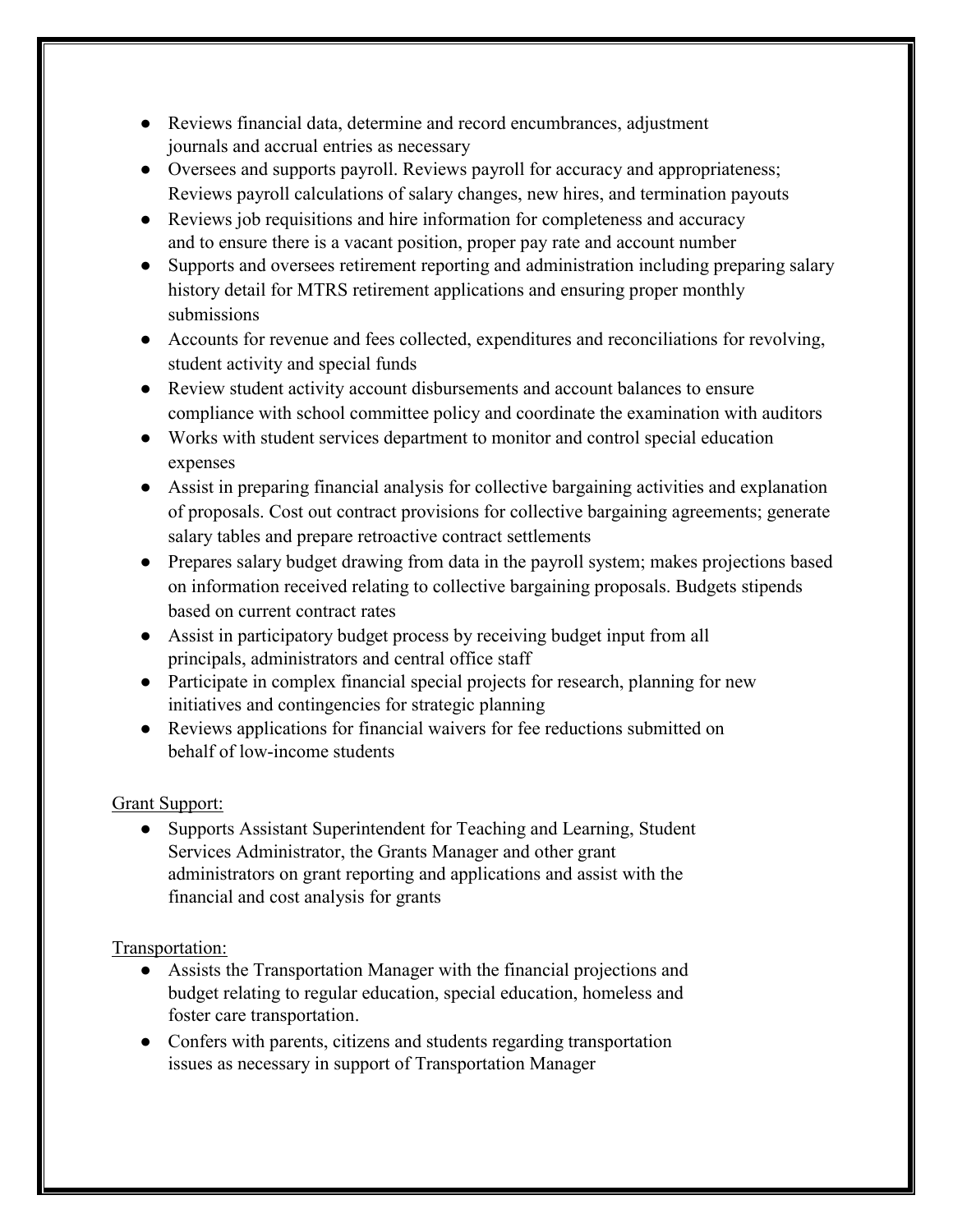Athletic and Food Service Support:

- Works with the Athletic Director in managing athletic accounts, gate receipts, donations, and revolving funds and reviewing expenditures.
- Assists and supports the Athletic director with analyzing periodic financials and developing the Athletic budget
- Assists school nutrition department with financial projections, monthly reports, year-end profit/loss, income statement and other accounting functions as necessary

# Procurement:

- Supports on an as needed basis, the Purchasing Coordinator regarding public bidding for goods and services including analysis of bid submission in support of Assistant Superintendent's bid recommendation
- Reviews purchase order requisitions for completeness and appropriate account number assignment consistent with the DESE chart of accounts and MA purchasing laws and regulations

# **Qualifications:**

- Licensure as School Business Administrator or ability to become licensed
- Massachusetts Certified Public Purchasing Official (MCPPO) preferred or have the qualifications to pursue this certification within a reasonable time period.
- Bachelor's Degree in business administration, accounting, school administration and/or an appropriate academic discipline. Master's degree preferred

# **Skills, Knowledge and Abilities:**

- Thorough knowledge of public-school finance, including knowledge of and state law governing the financing of public schools, and a broad working knowledge of state funding for public education, accounting, municipal business practices and budget development
- A minimum of three years' experience in a school finance office or similar position
- Effective administrative and management skills, including demonstrated success in implementing and maintaining high standards, leading by example and demonstrating professional behavior and confidentiality
- Advanced knowledge and use of state-of-the-art technology including excel, google sheets and other database software
- Excellent speaking, writing and communication skills
- Commitment to strategies that enhance diversity, inclusion and equity among staff
- Ability to balance a workload of multiple projects
- Ability to effectively work with a diverse group of stakeholders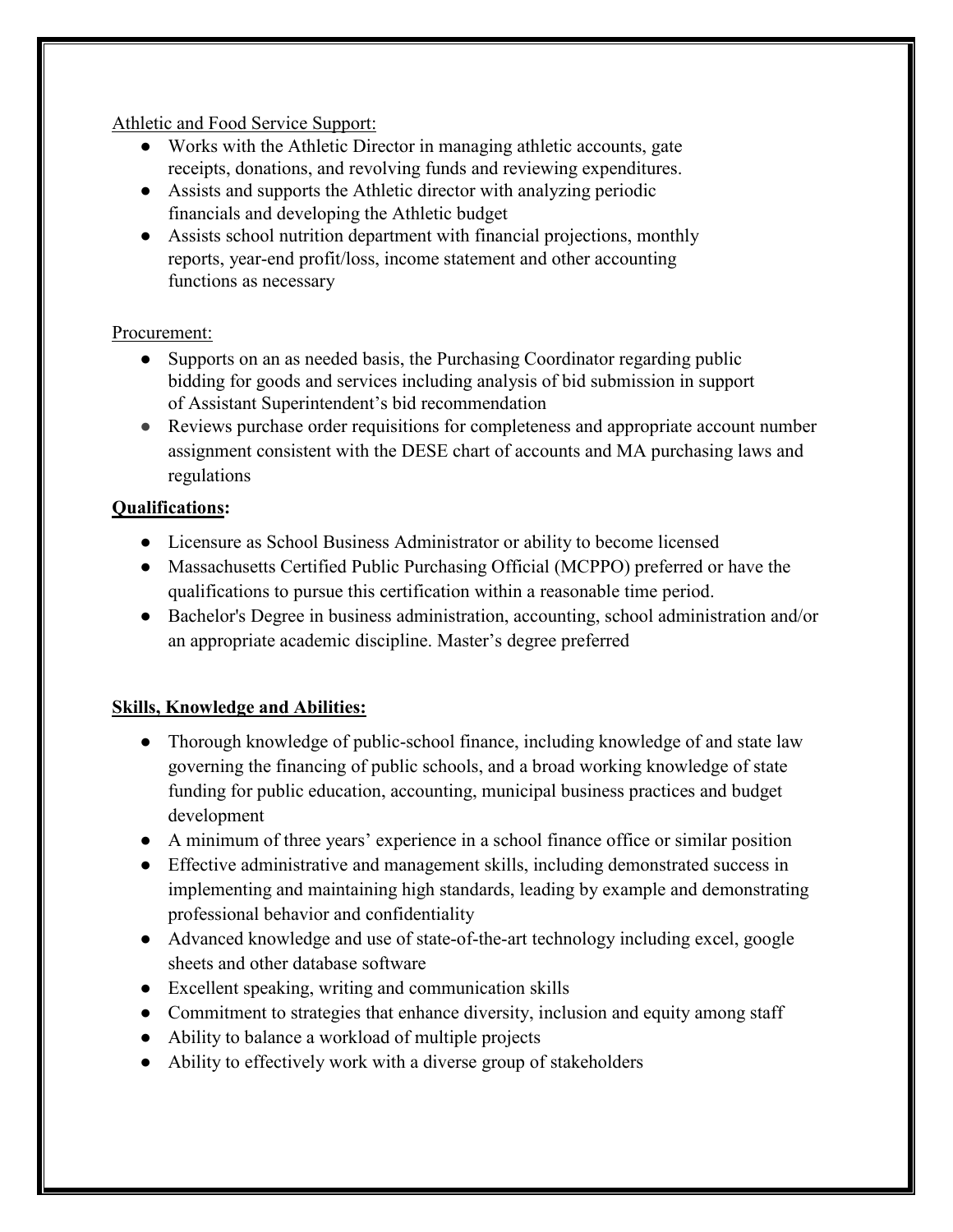#### **Supplemental Information:**

Andover Public Schools (APS) seeks candidates who embody our ethos, which includes valuing the identities of all students, high expectations for all students, teaching excellence, collaboration, innovation, respect, and responsibility.

APS is committed to hiring and supporting a racially and ethnically diverse faculty and staff.

# **Performs all other related duties as assigned.**

**Evaluated by**: Assistant Superintendent of Finance & Administration

*Andover is an Equal Opportunity/Affirmative Action Employer*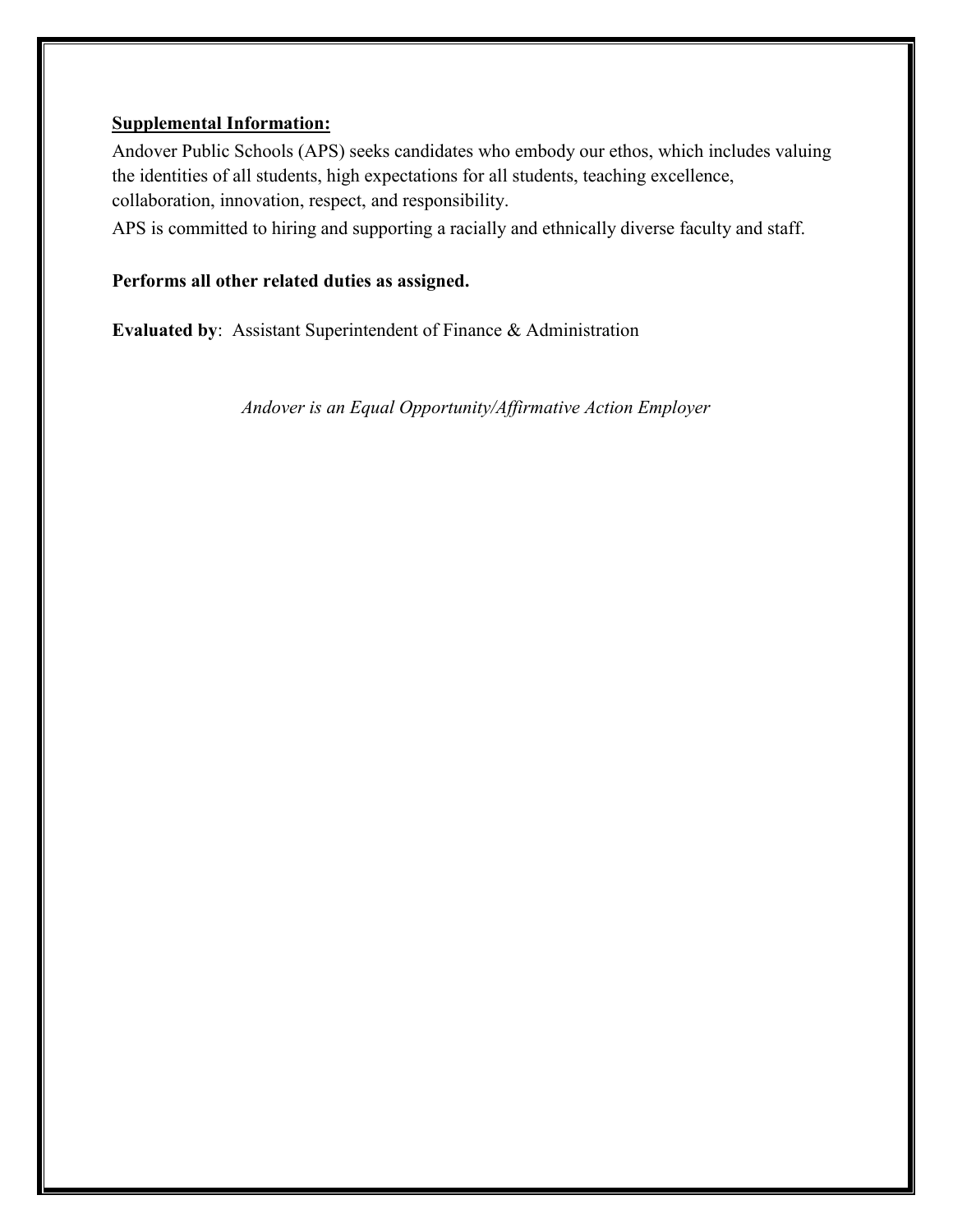# **Andover Public Schools Andover, Massachusetts**

#### **Executive Director of Special Services**

#### 1.0 FTE

The Executive Director of Special Services reports directly to the Superintendent of Schools and is responsible for the overall quality of Andover Public School District's Special Education Program, including transportation, homeless students, counselors, and coordinators. The Executive Director of Special Services is expected to provide a vision for the schools in the area of special education; serve as a resource for administrators, teachers, and staff; provide leadership for the special education faculty and staff; work with the Superintendent to develop collaborative special and regular education initiatives; and oversee the preparation and management of the school system's special education budget.

# **Responsibilities:**

- Provides leadership in the development, implementation and coordination of the district's special education program including transportation, in compliance with state and federal laws and the IDEA.
- Actively monitors programs and staff through high visibility and engagement with staff
- Designs cost effective programs and models for service delivery that meets the needs of special education students.
- Analyzes complex student cases and identify the appropriate school and/or district response that complies with special education regulations, policy, and procedures.
- Participate in the process of hiring Special Education staff in collaboration with principals to develop and implement curriculum, instructional activities, and programs for special education students.
- Coordinates the recruitment of staff with the principals and special education program heads; manages the scheduling and assignment of all supervised personnel in cooperation with building principals.
- Determine specialist caseloads, case assignments and attend Team meetings as needed
- Provides for the supervision and evaluation of special education staff and school psychologists.
- Prepares and carefully monitors the special services budget and is the liaison between contracted providers for supplemental services.
- Develops financial reports as required by the Superintendent in the management of the school budget.
- Prepare for Coordinated Program Reviews and Mid Cycle Reviews for special education.
- Oversee the student management system for special education, state reports, and Circuit Breaker reporting related to special education and pupil services.
- Supervise procedures for screening, evaluation, implementation of educational plans, and follow-up assessment of students serviced by the special education staff.
- In cooperation with principals coordinates the work of teacher assistance teams.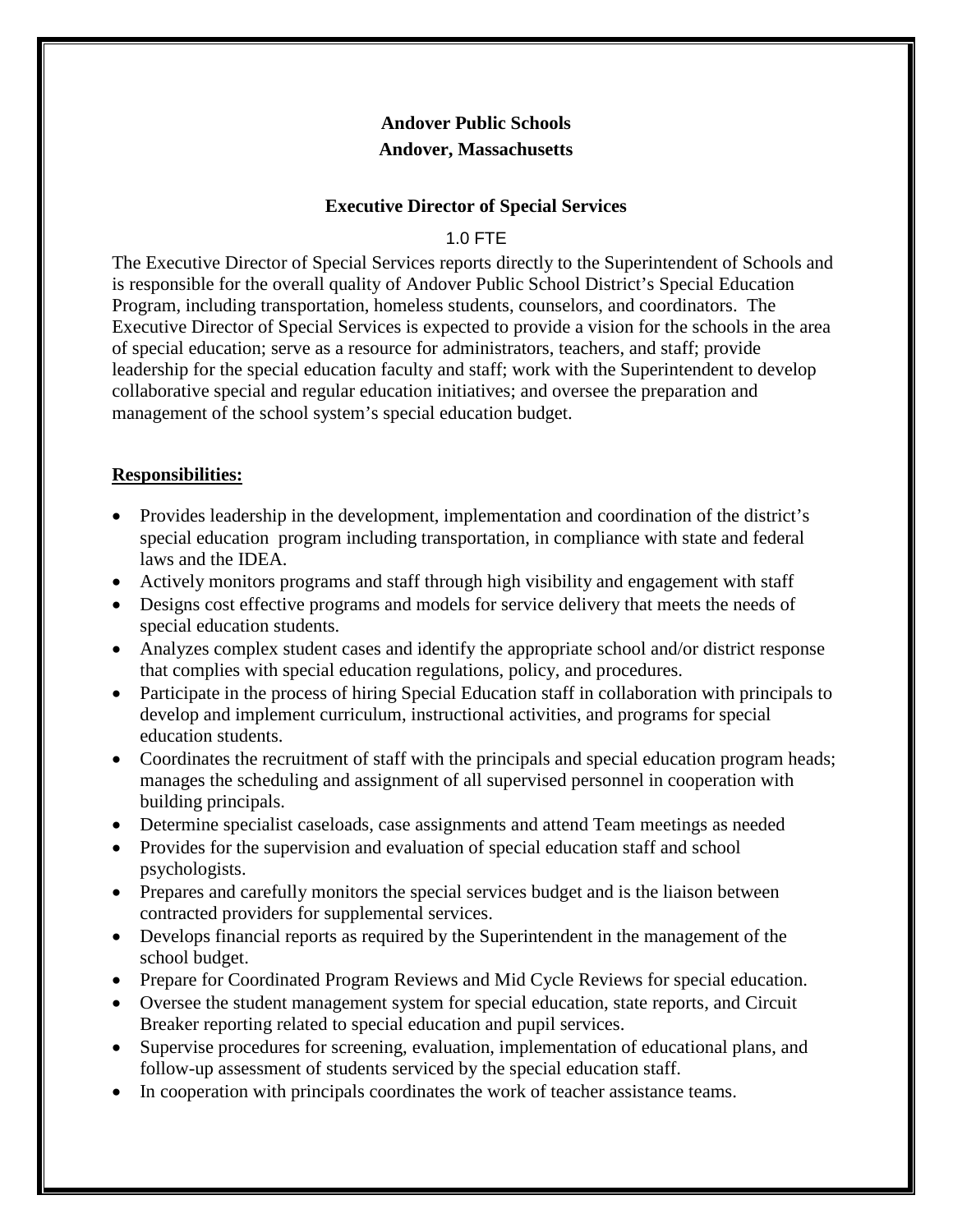- Participate in the hiring, supervision and retention of certified, therapeutic and support staff
- Work with special educators and classroom teachers to develop collaborative, inclusive classrooms, as well as programs that focus on specialized strategies
- Provide curriculum leadership involving the application of the curriculum frameworks, specialized instructional materials and the development of alternative assessment tools
- Performs other duties and assumes other responsibilities as may be assigned by the Superintendent
- Coordinate and work collaboratively with the Special Education Parent Advisory Council.
- Present information to the administration and the School Committee regarding student services and programs
- Coordinate technology resources for the department and assist with the maintenance and operation of the IEP web-based program
- As necessary, represents the Andover Public Schools with the Bureau of Special Education Appeals.
- Serves as a liaison to community agencies, courts, hospitals, and clinics on special education, guidance, and health matters.
- Interpret existing special education policies and regulations to staff and make recommendations concerning the formulation and update of policies and regulations
- Participates in School Committee, subcommittees, and other applicable meetings when requested.
- In consultation with the Assistant Superintendent for Teaching and Learning Services, plans and coordinates professional learning activities for special education staff and instructional assistants.
- Prepares and administers federal and state grant proposals including student services. Provides data necessary for reports to the Assistant Superintendent for Teaching and Learning Services and Assistant Superintendent of Finance and Administration.
- Work with the Assistant Superintendent of Finance and Administration to obtain and track funding/reimbursement for special services; responsible for the fiscal management of all designated funds related to student services.
- Prepare and submit federal and DESE special education grants that reflect district needs and goals.
- Provide the Superintendent and the Assistant Superintendent for Finance and Administration with regular updates on the changing variables in the budget.
- Approves out-of-district placements and services as well as develops appropriate programs on-site
- Prepares and administers the budget for special education, tuition accounts and other support services
- Supervises transitions from early intervention through post graduate programs and coordinates services with state agencies
- Monitors billing for the Municipal Medicaid Reimbursement program.
- Ensures compliance with local, state, and federal guidelines for each area of responsibility.
- Keeps abreast of developments in the fields of special education, student assessment and school health programs.
- Assist with MCAS administration and groupings, data review, curriculum assessment and development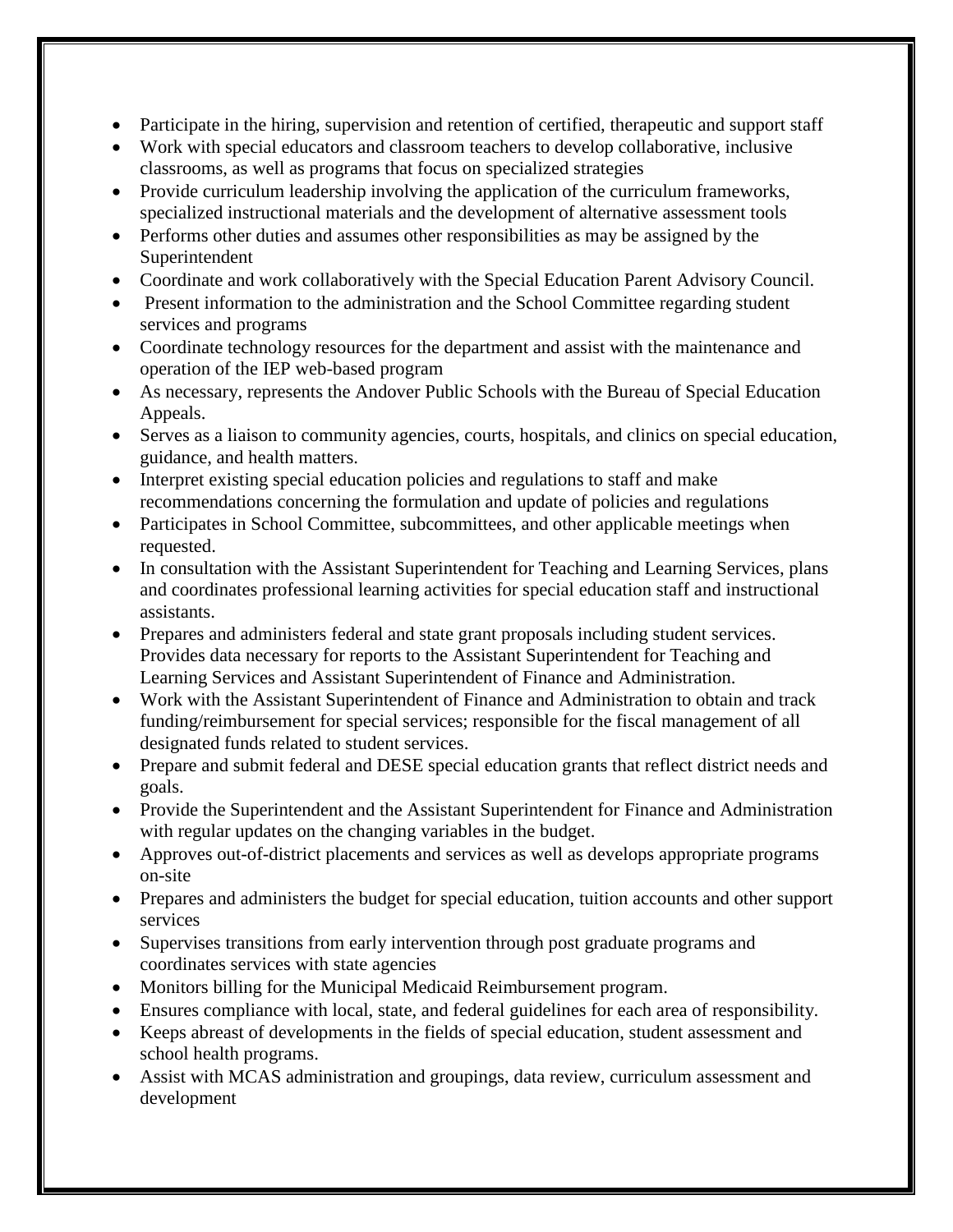Serve as the Co-Chairperson of the Crisis Intervention Team and serve as Title IV and Title IX Coordinator

- Assign student testing and evaluation responsibilities
- Serves as liaison to the CREST Collaborative for Andover.
- Attend School Committee meetings as required by the Superintendent
- Complete state reports and other reports as assigned by the Superintendent Perform other tasks and assume other responsibilities as assigned by the Superintendent of Schools.

# **Qualifications:**

- Masters or higher in School Administration & Special Education.
- MA Licensure Supervisor/Director
- Special Education Administrator.
- Minimum of five years' experience in special education, with administrative experience preferred.
- Knowledge of state and federal regulations regarding students in both regular and special education. Certified or certifiable

# **Supplemental Information:**

Andover Public Schools (APS) seeks candidates who embody our ethos, which includes valuing the identities of all students, high expectations for all students, teaching excellence, collaboration, innovation, respect, and responsibility.

APS is committed to hiring and supporting a racially and ethnically diverse faculty and staff.

# **Performs all other related duties as assigned.**

**Evaluated by**: Superintendent of Schools

*Andover is an Equal Opportunity/Affirmative Action Employer*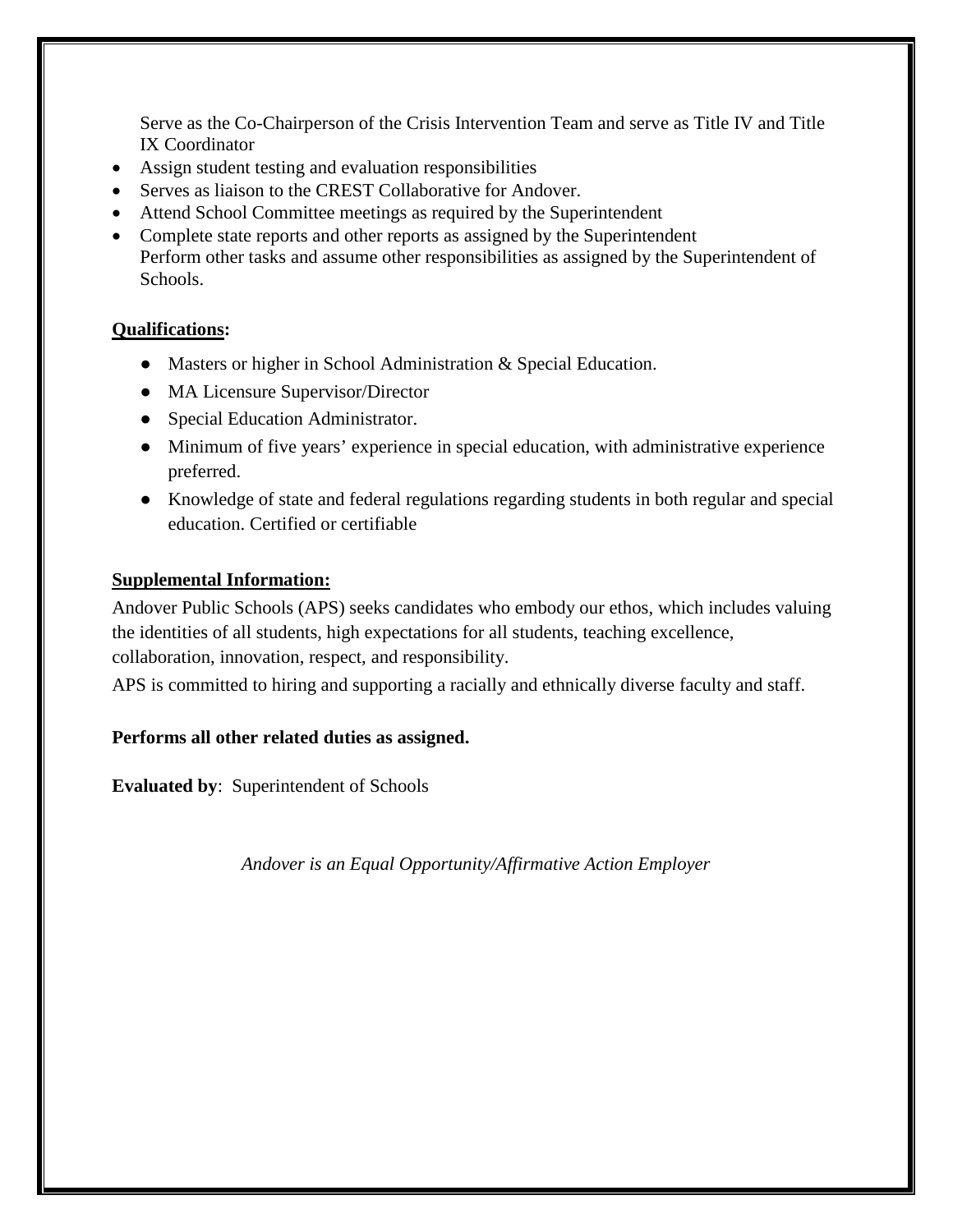#### **FY22 ANDOVER PUBLIC SCHOOLS**

#### **GRANTS and CONTRIBUTIONS**

| SCHOOL | <b>DONOR</b>                        | <b>AMOUNT</b> |
|--------|-------------------------------------|---------------|
| AHS    | Andover Band Assoc for Winter Guard | \$3,000       |
|        | Program                             |               |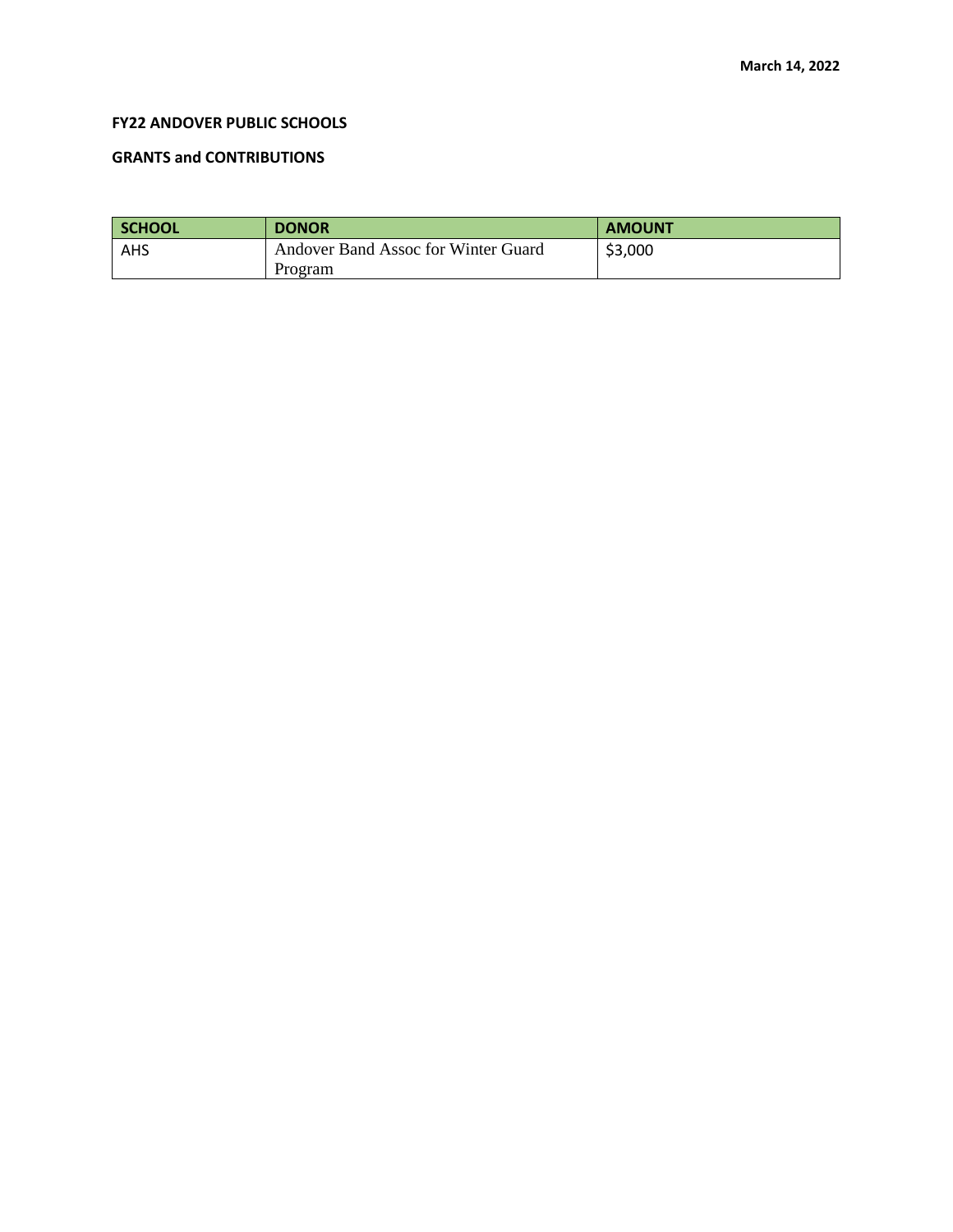Andover School Committee:

The Andover Band Association is once again pleased to contribute towards the further expansion of the APS educational programming in fine arts. Please accept our donation of \$3,000 to be contributed towards the 2021-2022 inaugural Winter Color Guard program. This competitive program provides an extended opportunity for the Andover Color Guard participants in 8th -12th grade to continue practicing their foundational skills gained from the Marching Band season in the fall. Via this program, the students will learn new skills via guard instructors while participating in judged competitions throughout the state.

It is our pleasure and pride to be able to support the Andover Public Schools Fine Arts programming. On behalf of the Andover Band Association Board and all of our members, thank you for supporting the music programs throughout the district.

Matthew Scully President Andover Band Association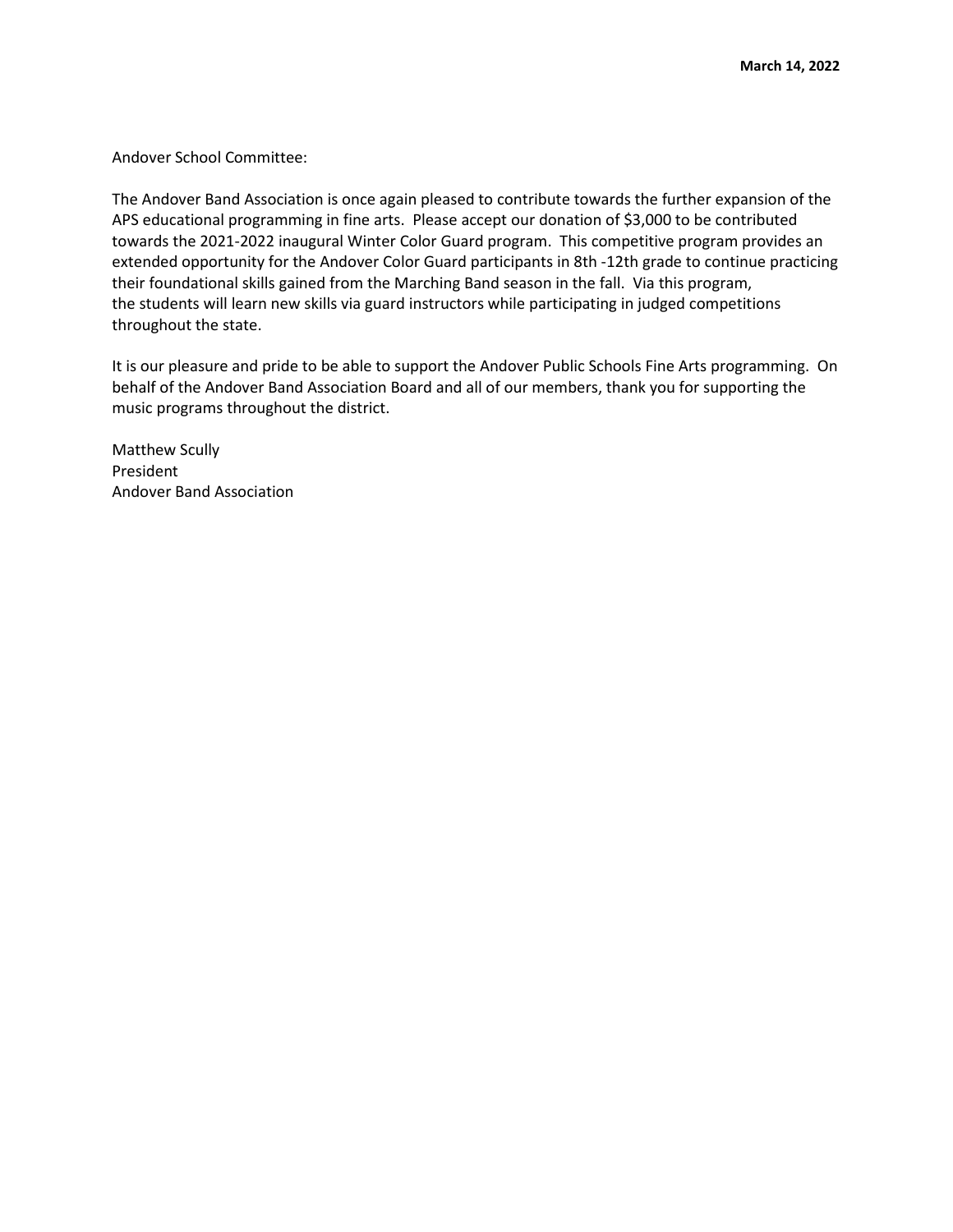**Participants from the School Committee:** Chair Susan McCready, Vice Chair Lauren Conoscenti, Tracey Spruce, Paul Murphy, and Shannon Scully.

**Others participating**: Superintendent Dr. Magda Parvey, Asst. Superintendent Dr. Julie Riley, Business Manager Paul Szymanski

# **I. Regular Meeting**

# **A. Call to Order**

The Chair called the School Committee Meeting of February 3, 2022 to order at 7:00 PM. The meeting began with a Moment of Silence and a Salute to the Flag.

# **B. Recognitions/Communications**

Superintendent's Report:

- **Thank You to the DPW & Custodial Teams for allowing us to open our schools on** Monday by making sure the roads and schools were cleared.
- Congratulations to the AHS Show Choir who performed for the seniors at the Robb Center.
- Tuesday marks the opening of Black History Month and we are highlighting the impacts blacks have made in US History and today.

Administrative Update – Dr. Parvey

- Attended along with the SAT Team, an organizational design Professional Learning leadership session with Teamwork International.
- Attended Transportation Meeting on Where's my Kid" App progress update.
- Announced that a district-wide Prof Learning half-Day was held on January  $28<sup>th</sup>$ .
- The Institute for Learning provided a professional learning opportunity for our principals and program coordinators that focused on the Principals of Learning for leadership.
- Our principals and program coordinators participated in SEL in Action, a Grant funded professional development opportunity through Education First.
- COVID-19 Update At Home Test Kits were received from DESE.

Dr. Julie Riley shared information on the amazing professional development day that our Andover educators participated in on Friday and which provided a wide-range of learning with staff and more in-depth work on SEL with a discussion. Dr. Riley attended the Pride & Prejudice Day at AHS organized by AHS teacher Mary Coombs with the Fine Arts Department providing a musical background.

At the January 27 School Committee Meeting the Superintendent presented Preliminary School budget for FY-23 and is now on the APS website. Paul Szymanski said the budget process is very dynamic and we will continue to refine the budget going forward.

On Tuesday Feb  $16<sup>th</sup>$  at 6:30 PM the new Diversity, Equity and Inclusion (DEI) Director Albert Pless will be having a conversation with the community. The link to register to attend the meeting is available on the Town Website.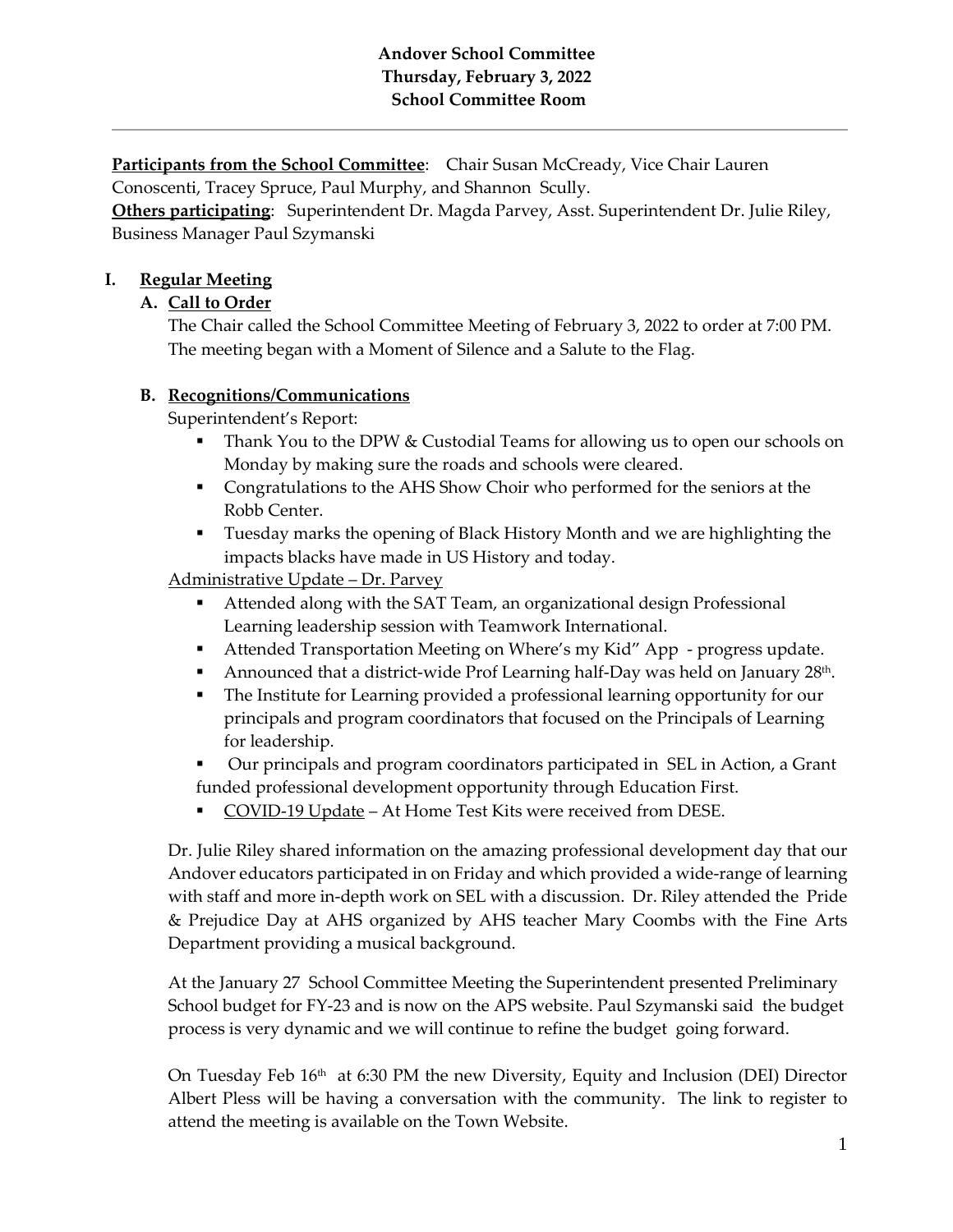Tracey Spruce, who also attended the Pride & Prejudice Day at AHS, said it was a wonderful experience. Shannon Scully reported on the timeline of negotiations with the Instructional Assistants. They are are waiting on the fact-finder report from the mediator to move forward. The AEA has asked for two extensions pushing the timeline forward. Susan McCready and Dr. Parvey will be presenting the FY-23 School Budget to the Finance Committee on Wednesday, February 9<sup>th</sup>.

**C. Public Input** 

### **D. Response to Public Input**

#### **E. Education**

#### **1. Program of Studies (Ms. deKelley, C. Brown)**

The AHS Guidance Program Director, Ms. deKelley and Principal Brown provided a presentation on the **Program of Studies for AHS** for fall 2022. Once approved, the Program of Studies for the 2022-23 school year will be posted so that  $8<sup>th</sup>$  grade parents will be able to review it prior to their orientation in March. Ms. deKelley and Principal Brown shared the updates on the Program of Studies for Fall 2022. Digital Learning Program Coordinator, Shelagh St. Laurent reported on the Advertising & Social Media Marketing and on the Global Study Track for Business Courses open to students in grades 10-12 and designed as an advanced course.

Lauren Conoscenti moved that the Andover School Committee vote to approve the 2022-2023 AHS Program of Studies as presented. The motion was seconded by Tracey Spruce. Motion passes 5-0.

#### **2. Class Size Analysis Report (Ms. deKelley, C. Brown)**

Each year the Committee reviews th[e Class Size Analysis](https://www.aps1.net/DocumentCenter/View/12208/Enrollment-Presentation-2021-2022?bidId=) prepared by Aixa deKelley. Ms. deKelley reported that enrollment has declined by 116 students over the last 2 years. Other communities are experiencing the same decline in student population AHS is offering 615 sections this year with an average class size off 22 students. Ms. deKelley provided a breakdown of class sizes for all of the content areas. They have 26 students enrolled in remote classes and 19 students in dual-enrollment programs.

#### **F. Continuing Business**

# **1. Update: FY23 Budget**

 $\triangleright$  Dr. Parvey presented the updated version of the APS FY-23 Budget to the Committee who will revote the updated budget numbers as voted January  $27<sup>th</sup>$  to reflect the school department allocation after transfer of Capital Funds and HR Expense to Town Accounts.

| Personnel:        | \$77,899,943 |
|-------------------|--------------|
| General Expenses: | \$17,246,948 |

Part of the FY-23 Budget increase includes categories of investment for an increase of \$854,000 for Capital Projects. There is a one time budget transfer of \$20K from the school department to the town in order to cover the Human Resources expenses previously used for the Town. The School department will continue to pay the Town expenses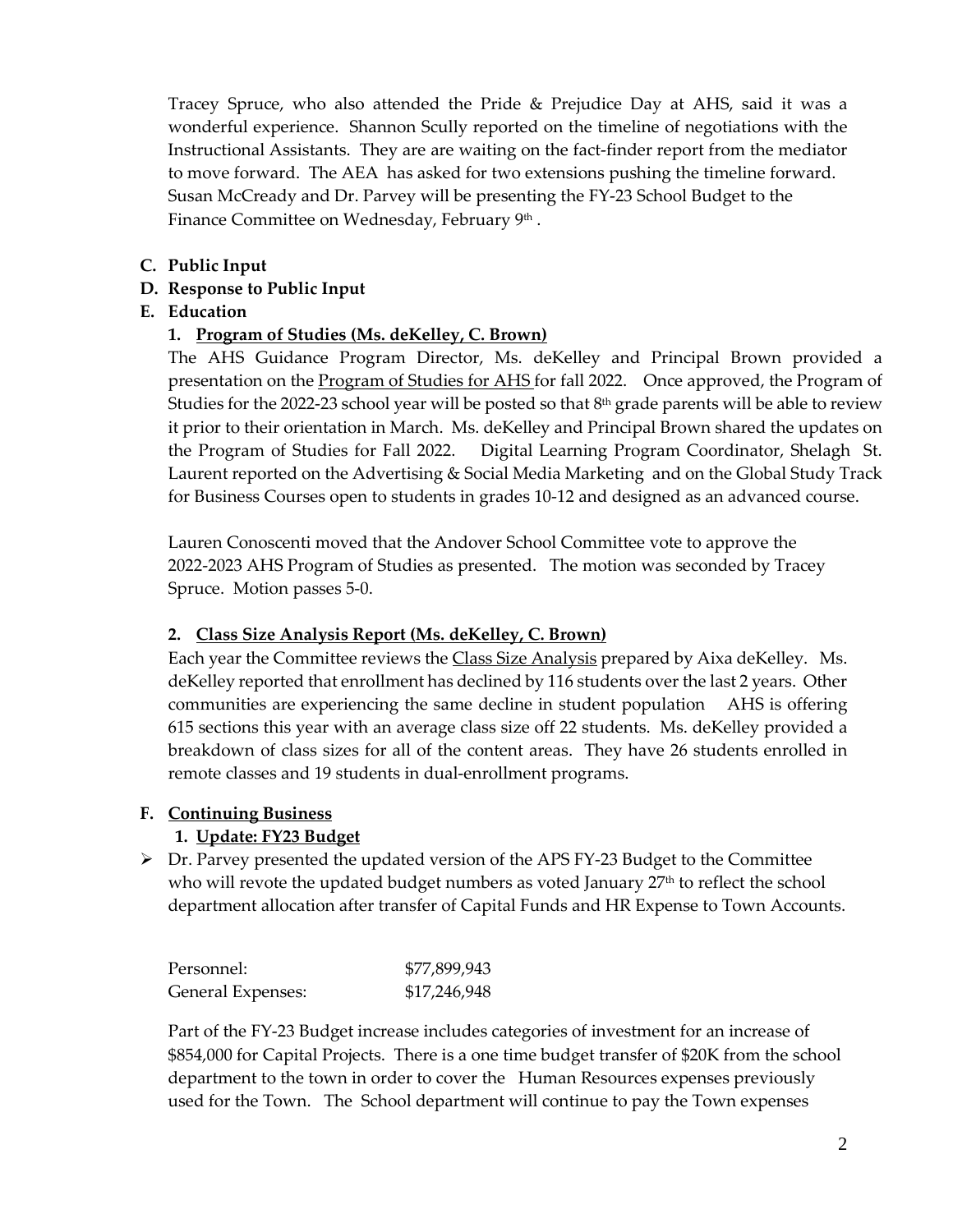through the remainder of FY-22. The amount of \$95,126,891 is what residents will be asked to vote on at Town Meeting for the school department budget. Next year's school budget allocation will be based on the school department budget number of \$96,000,891 which is the school department base allocation before the transfer of funds to town accounts as noted above.

Lauren Conoscenti moved that the Andover School Committee vote to adopt the Superintendent of Schools' recommendation for the Preliminary FY-23 Operating Budget in the amount of \$95,126,891 subject to further public input and consideration of other relevant information. This amount would consist of the following:

| Personnel:        | \$77,899,943 |
|-------------------|--------------|
| General Expenses: | \$17,226,948 |
| Total             | \$95,126,891 |

Motion seconded by Paul Murphy. Motion passes 5-0.

#### **G. New Business**

# **1. West Elementary/Shawsheen Pre-K Building Committee Update**

#### **(J. Blumstein, Chair)**

Joel Blumstein gave a presentation to the Committee on the progress of the [West](https://www.aps1.net/DocumentCenter/View/12207/WESPSC-Update?bidId=)  [Elementary/Shawsheen Preschool Building Committee](https://www.aps1.net/DocumentCenter/View/12207/WESPSC-Update?bidId=) which they anticipate to be completed in August 2025. West Elementary school will be three stories and Shawsheen Preschool two stories A Virtual Public Forum is planned for Tuesday, February 8<sup>th</sup> at 6:00 PM with a virtual tour of the school. Construction will start this April with the site work and full construction work will begin in June 2022.

| Budget: Town Meeting approved                                | \$151,661,968 |  |
|--------------------------------------------------------------|---------------|--|
| Maximum MSBA Grant                                           | \$38,442,820  |  |
| Anticipated District Share                                   | \$113,219,148 |  |
| Construction Budget -                                        | \$119,178,907 |  |
| The impact of Supply Chain Disruptions being closely watched |               |  |

Site Logistics for bussing include a loop off Beacon Street; parents will enter from Beacon drop of students at different locations and exit on Beacon Street. The contractor will access from Beacon Street only. In June the full construction begins with the building of temporary accessible walkways being created as will the out-door play area.

Next Steps:

Public Forum February 8 at 6:00 P.M. Staff meeting February 28<sup>th</sup> Abutter's Forum March 22 at 7:00 P.M. (registration available on the APS website)

#### **2. Winter Guard Program MOU: Andover and North Andover districts**

Sean Walsh, Program Coordinator for Fine Arts, and Dr. Riley are excited to enter into a partnership with North Andover that allows the Winter Guard students to practice their skills, and to come together and build a group to be able to perform in some competitions this spring. The Memorandum of Understanding between Andover and North Andover will provide each school with their own color-guard instructor. The MOU is only for this winter season and will be re-evaluated based on student interest for next year. Our